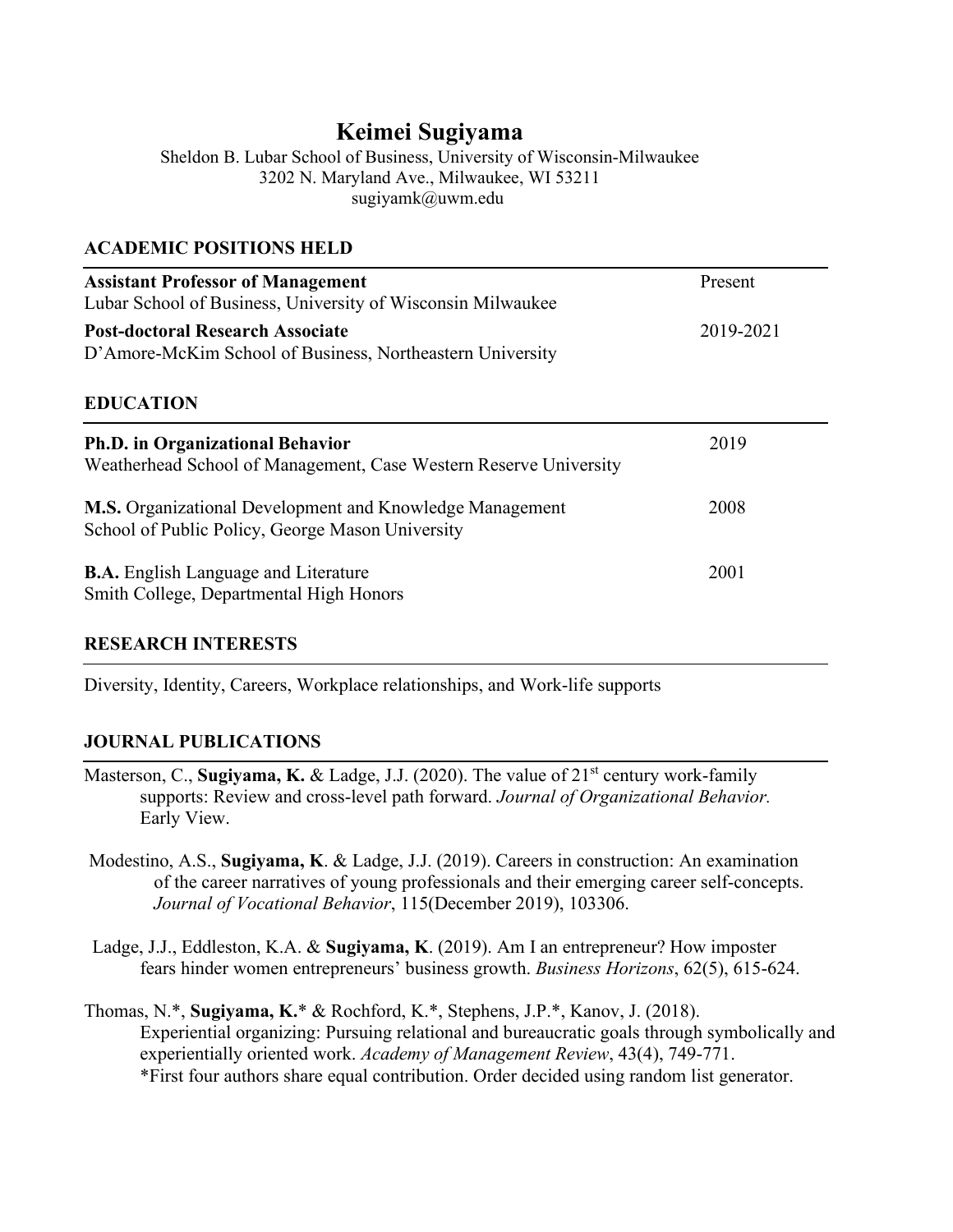- Philipsen, M., Case, S., Oetama-Paul A., **Sugiyama, K**. (2017). Academic womanhood: A lifecourse career perspective. *Community, Work, and Family*, 20(5), 623-644.
- **Sugiyama, K.**, Cavanagh, K., van Esch, C., Bilimoria, D. & Brown, C. (2016). Inclusive leadership development: Drawing from pedagogies of women's and general leadership development programs. *Journal of Management Education*, 40(3), 253-292. \*\*Named one of the top 10 read articles in 2017

\*\*Earlier version invited to the 2015 *Academy of Management Best Paper Proceedings*

### **BOOKS**

Thatchenkery, T. & **Sugiyama, K.** (2011). *Making the Invisible Visible: Understanding Leadership Contributions of Asian Minorities in the Workplace*. New York: Palgrave Macmillan.

### **OTHER PUBLICATIONS**

Lazlo, C., Gullett, K., Dicht, C., Buchter, M.S. & **Sugiyama, K.** (2015). *Food Donation Connection: Profitably Scaling Food Waste Reduction*. Ontario, Canada: Ivey Publishing. [Teaching case].

### **MANUSCRIPTS UNDER REVIEW**

- **Sugiyama, K.,** Ladge, J.J., Dokko, G. [Navigating tensions in constructing career identity]. **Revise and resubmit (2nd round)**. *Academy of Management Review*.
- **Sugiyama, K**., Ladge, J.J., Bilimoria, D. [Tensions of facilitating diversity conversations]. **Revise and resubmit (2nd round)**. *Academy of Management Journal*.
- **Sugiyama, K.***,* Jaks, Q., Bilimoria, D & Liao, H. [Minority professional identity in STEM fields]. **Revise and resubmit**. *Journal of Organizational Behavior.* **\*\***Earlier version invited to the 2019 *Academy of Management Best Paper Proceedings* **\*\***Winner of National Science Foundation Alliances for Graduate Education and the Professoriate (NSF-AGEP) conference poster session lightning talk competition
- Ladge, J.J., **Sugiyama, K**., Smith, A. & Watkins, M.B. [Executive level interrace/intergender relationships at work]. **Under review**. *Organization Science*.

# **MANUSCRIPTS IN PREPARATION**

Ladge, J.J.\*, Lincoln, A.\*, Masterson, C., Modestino, A. S\*., Riley-Bowles, H. & **Sugiyama, K**.\* [Work-family challenges and opportunities during COVID-19]. (Revising manuscript, Target: *Academy of Management Journal*).

**Sugiyama, K.,** Liao, H. & Bilimoria, D. [Invisibility workspace]. (Revising manuscript).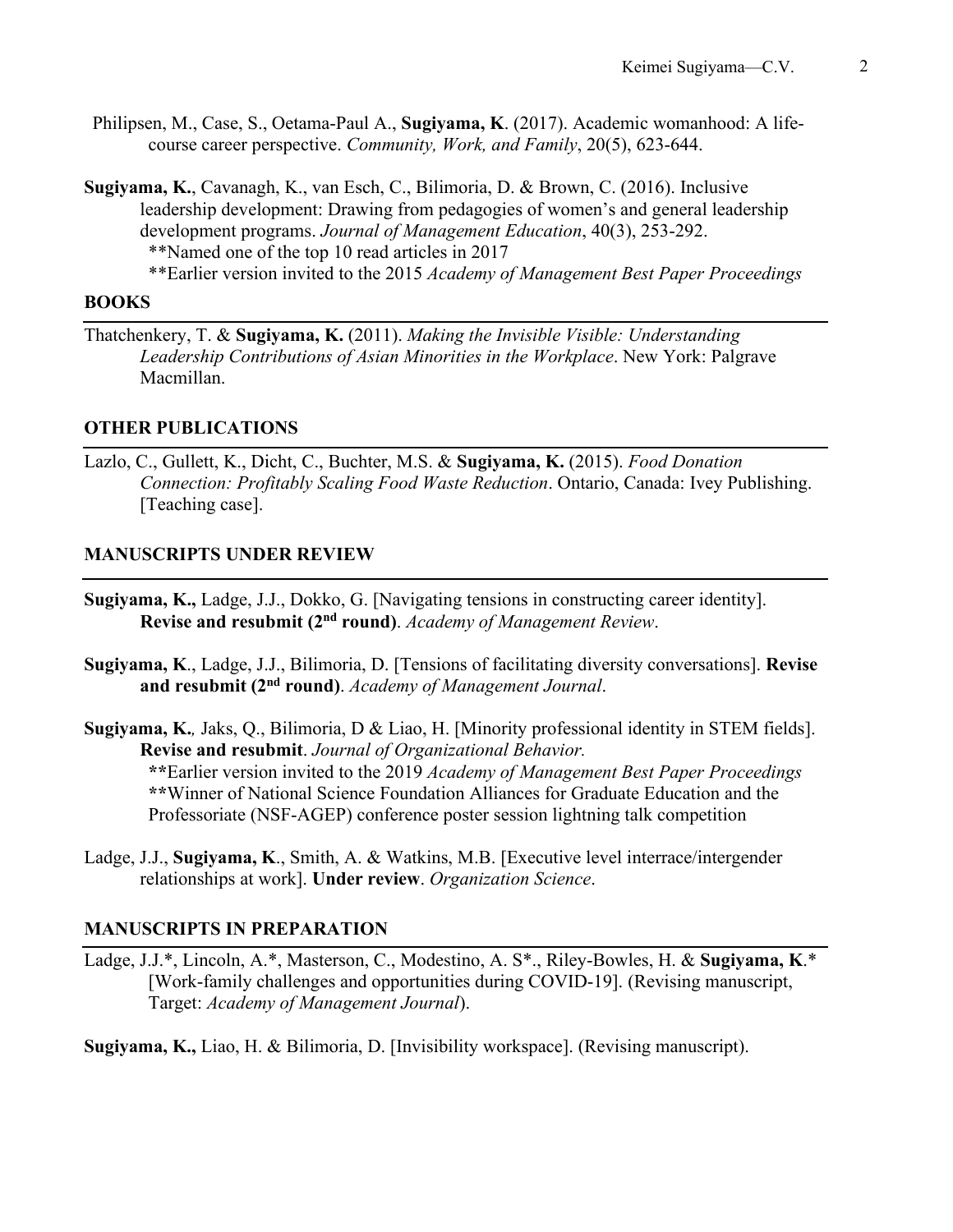- Jones, E.\*, Ladge, J.J.\*, Masterson, C.\* & **Sugiyama, K.\*** [Career construction of young professionals, longitudinal data]. (Data analysis phase, Target: *Academy of Management Journal*).
- **Sugiyama, K.**, Bulger, M. & Bilimoria, D. I am me as a part of we: Identity significance as a mechanism for inclusion. (Data analysis phase, Target: *Human Relations*).
- **Sugiyama, K.**, Chui, C. & Tong, N. From coding to construction: Building and elaborating theoretical models in qualitative research. (Data analysis phase, Target: *Management Learning*).
- Eddleston, K.A.\*, Ladge, J.J.\* & **Sugiyama, K**.\* [Women's entrepreneural identity and collective meeting spaces]. (Design phase).
- Rochford, K.\*, **Sugiyama, K.**\* & Thomas, N.\* [Experiential organizing in interprofessional healthcare]. (Design phase).

\*Listed in alphabetical order

#### **GRANTS, AWARDS, HONORS**

| <b>Academy of Management Careers Division</b><br>Arnon Reichers Best Student Paper Award (with Ladge, Modestino & Kenney)                                                                                   | 2018 |
|-------------------------------------------------------------------------------------------------------------------------------------------------------------------------------------------------------------|------|
| The Weatherhead School Outstanding Research Proposal Award<br>Recipient. Total amount: \$3,000.                                                                                                             | 2017 |
| Department of Organizational Behavior Don Wolfe Dissertation Scholarship<br>Recipient. Total amount: \$5,000.                                                                                               | 2017 |
| <b>National Science Foundation (NSF) Northern Ohio Alliance-</b><br>Alliances for Graduate Education and the Professoriate (NOA-<br><b>AGEP</b> ) Grant                                                     | 2015 |
| Social Science Research Grant Writer and Research Assistant. PIs: Charles Rozek and Lynn Singer.<br>Research Director: Diana Bilimoria. Total for intervention and social science research: \$3.73 million. |      |
| <b>Social Justice Institute Research Grant</b><br>Co-recipient. PI: Diana Bilimoria. Total amount: \$3,500.                                                                                                 | 2015 |
| <b>Sherm Grinnell Scholarship</b>                                                                                                                                                                           | 2015 |

Recipient. Total amount: \$1,000.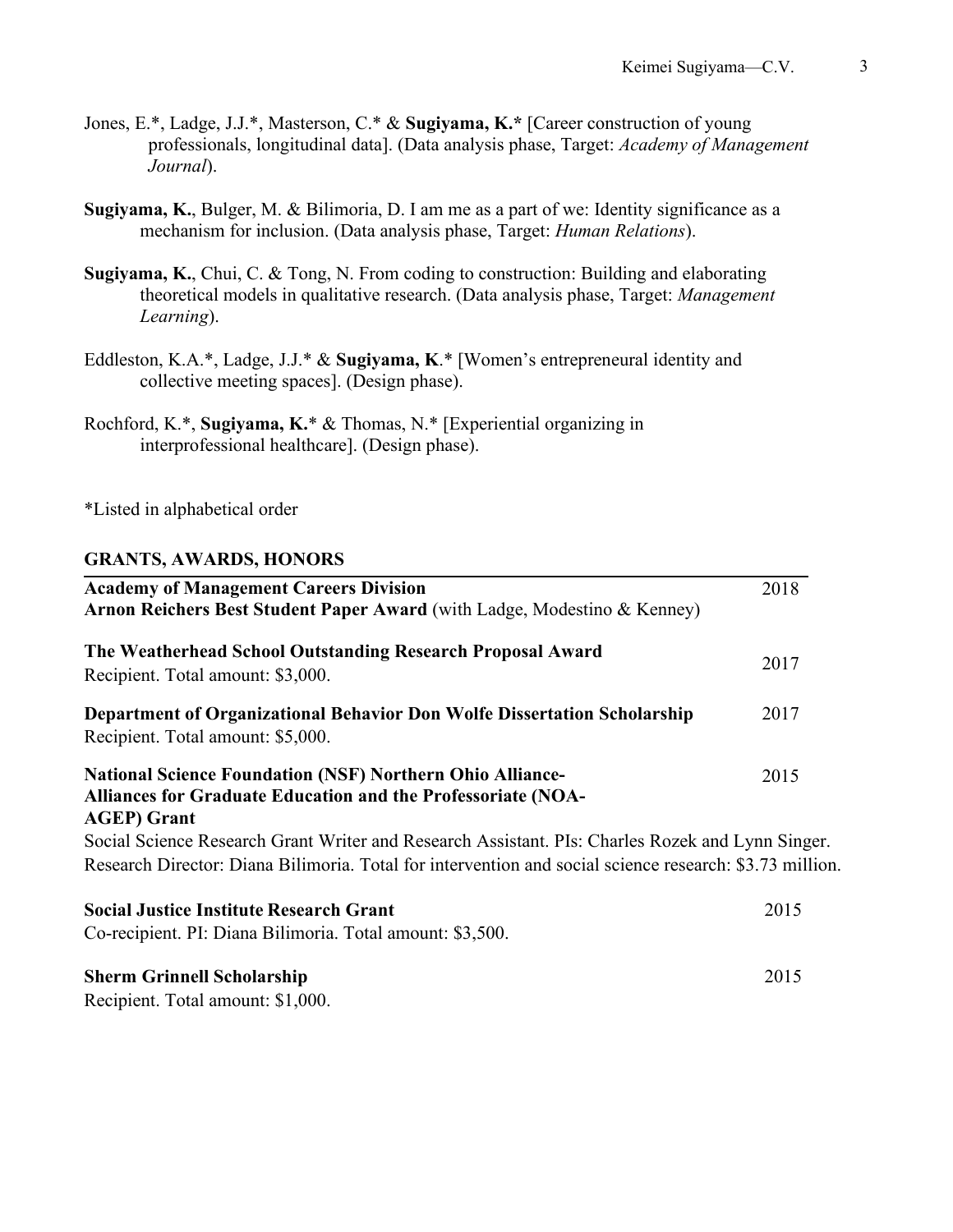### **CONFERENCE PARTICIPATION**

#### **Refereed Conference Presentations**

- **Sugiyama, K**., Tong, N., Chui, C., Yates, M. (2021). Collaborative theorizing in qualitative research. *Qualitative Research in Management Conference*, March 30-April 1, 2022, Albuquerque, NM.
- **Sugiyama, K.** (2019). Becoming an includer: Attaining identity holism from manifesting inclusion. Paper presentation at the *Academy of Management Annual Meeting*. August 9- 13, 2019, Boston, MA.
- **Sugiyama, K.**, Jaks, Q. & Bilimoria, D. (2019). Becoming a minority scientist: (De-)racialized identity construction in attaining a professional identity. Paper presentation at the *Academy of Management Annual Meeting*. August 9-13, 2019, Boston, MA. \*\*Invited to the 2019 Academy of Management Best Paper Proceedings
- **Sugiyama, K.**, Jaks, Q. & Bilimoria, D. (2019). Becoming a minority scientist: (De-)racialized identity construction in attaining a professional identity. Poster presented at the *Diverse Pathways in STEM: AGEP National Research Conference*. May 19-21, 2019. Coeur d'Alene, ID.

\*\*Winner of the NSF-AGEP conference poster session lightning talk competition.

- **Sugiyama, K**., Ladge, J.J., Modestino, A.S. & Kenney, K. (2018). Careers in construction: Developing career identity out of redefining moments. Paper presentation at the *Academy of Management Annual Meeting*. August 10-15, 2018, Chicago, IL. \*\*Awarded Best Student Paper in the Academy of Management Careers Division.
- Archibold, E., Jané, S., Bilimoria, D. & **Sugiyama, K**. (2018). Multi-level organizational factors that support and harm women's self-confidence. Paper presentation at the *Academy of Management Annual Meeting*. August 10-15, 2018, Chicago, IL.
- **Sugiyama, K.** (2018). Negotiating work life boundaries in identity-based inclusion work. Presented in The Interplay of Work/Family Dynamics with Individual's Identity Work Symposium organized by Creary S.J. & Jones E. at the *Work Family Researchers Network Conference*. June 21-23 2018, Washington, D.C.
- Bilimoria, D., **Sugiyama, K**., Jaks, Q. (2018). Moral competence and community: URM scientist development at minority serving institutions. Paper presented at the *Pathways to a Diverse Professoriate: AGEP National Research Conference*. March 15-16, 2018. Berkeley, CA.
- **Sugiyama, K**. & Bilimoria, D. (2017). Distinction and integration: How identity processes and workspaces influence outcomes of diversity. Paper presentation at the *Academy of Management Annual Meeting*. August 4-8, 2017, Atlanta, GA.
- **Sugiyama, K**., Kenney, K. & Ladge, J. J. (2017). Early career identity construction: Navigating tensions between stability and provisionality. Paper presentation at the *International Conference of Work and Family*. July 3-4, 2017, Barcelona, Spain.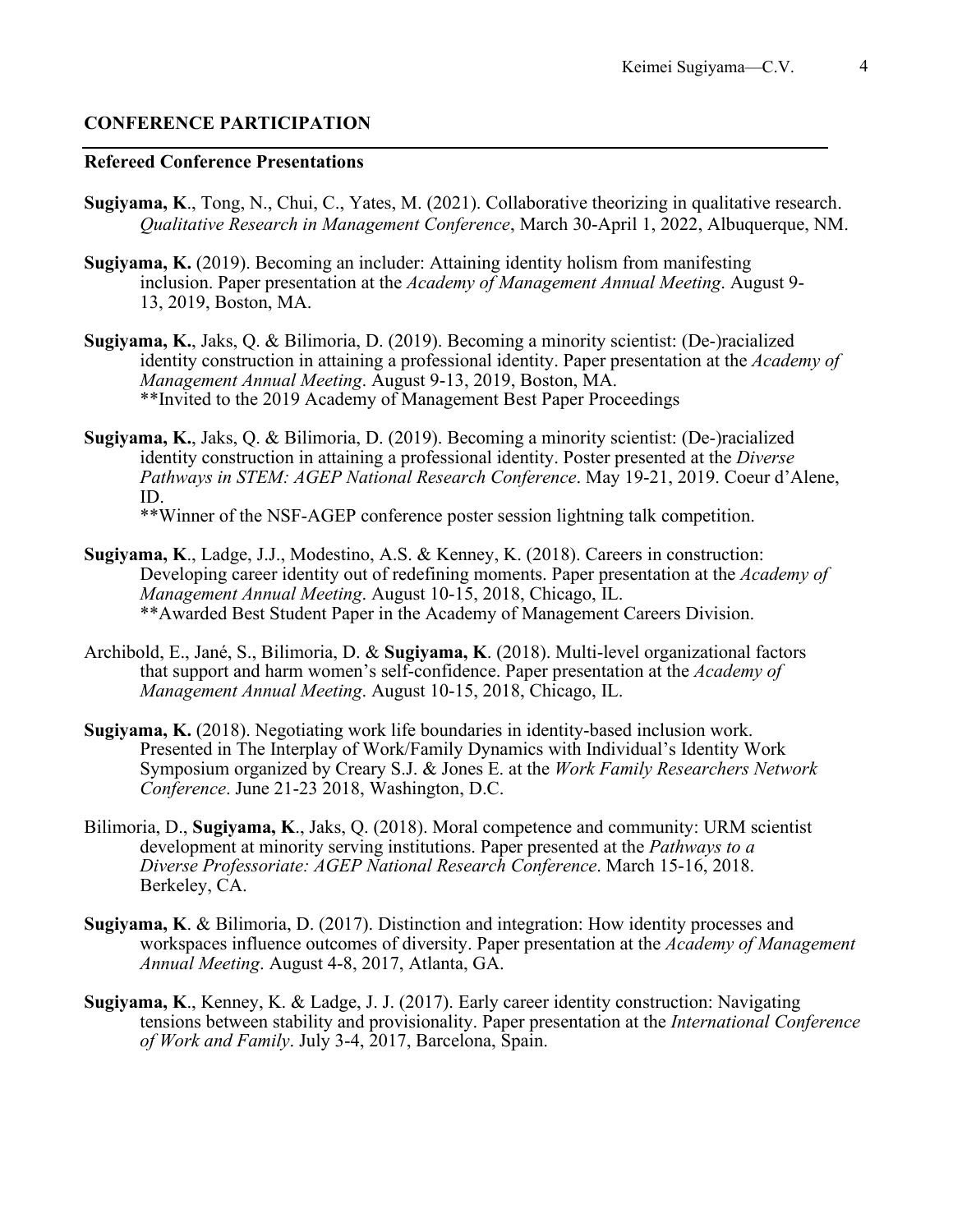- Thomas, N.\*, **Sugiyama, K**.\* & Rochford, K.C\*, Stephens, J.P.\*, Kanov, J. (2017). Achieving the common good through experiential organizing: Extending relational and bureaucratic pathways for organizations with purpose. Paper presentation at the *Positive Organizational Scholarship Research Conference*, May 9-10, 2017, Ann Arbor, MI. \*Shared first authorship
- **Sugiyama, K.**, Jané, S. & Bilimoria, D. (2016). Doing more harm than good? Communicating the gender confidence gap. Paper presentation at the *Academy of Management Annual Meeting*, August 5-9, 2016, Anaheim, CA.
- **Sugiyama, K**., Bulger, M. & Bilimoria, D. (2016). I am me as part of we: Collective legacy as a mechanism for inclusion. Paper presentation at the *Qualitative Research in Management Conference*, March 22-24, 2016. Albuquerque, NM.
- **Sugiyama, K**., Cavanagh, K., van Esch, C. & Brown, C. (2015). Constructing leadership development: Pedagogical assumptions of women's and general leadership development programs. *Academy of Management Annual Meeting*. August 7-11, 2015, Vancouver, BC. \*\*Included in the Academy of Management Best Paper Proceedings.
- Thatchenkery, T. & **Sugiyama, K**. (2008). Missing in mobility: An analysis of leadership invisibility of Asian Americans in organizations. Paper presentation at the *Academy of Management Annual Meeting*, August 8-13, Anaheim, CA.

#### **Conference Session Chair/Organizer**

- **Sugiyama, K**., Guarana, C., Chang, Y., Chui, C., Tong, N. (2019). Reviewing in the rough: A PDW for doctoral students and junior faculty. Professional Development Workshop at the *Academy of Management Annual Meeting*, August 9-13, 2019. Boston, MA.
- **Sugiyama, K**., Guarana, C., Chang, Y., Chui, C., Tong, N. (2018). Reviewing in the rough: A PDW for doctoral students and junior faculty. Professional Development Workshop at the *Academy of Management Annual Meeting*, August 10-14, 2018. Chicago, IL.
- **Sugiyama, K**. (2017). Negotiating identity construction at the work life interface. Symposium at the *Academy of Management Annual Meeting*, August 4-8, 2017, Atlanta, GA.
- Chui, C.\*, Schinoff, B.\*, **Sugiyama, K**.\*, Tong, N.\*, Yates, M.\* (2017). INSIDE/OUT: How authors and editors collaborate on theoretical contribution. Symposium at the *Academy of Management Annual Meeting*, August 4-8, 2017, Atlanta, GA.
- **Sugiyama, K**., Chui, C. & Tong, N. (2016). From coding to construction: Building and elaborating theoretical models in qualitative research. Professional Development Workshop at *Academy of Management Annual Meeting*, August 4-9, 2016, Anaheim, CA.
- Case, S.\*, Philipsen, M.\*, Oetama-Paul\*, A., **Sugiyama, K**.\* (2016). Academic womanhood: A life course – career perspective. Panel discussion at the *Work Life Researchers Network Conference,* June 22-25, 2016. Washington, DC.
- Rochford, K.C.\*, **Sugiyama, K**.\* & Thomas, N.\* (2015). Unpacking the black box of relationships at work: Using a social mechanism lens to explore the "how." Symposium at the *Academy of Management Annual Meeting*, August 7-11, 2015, Vancouver, BC.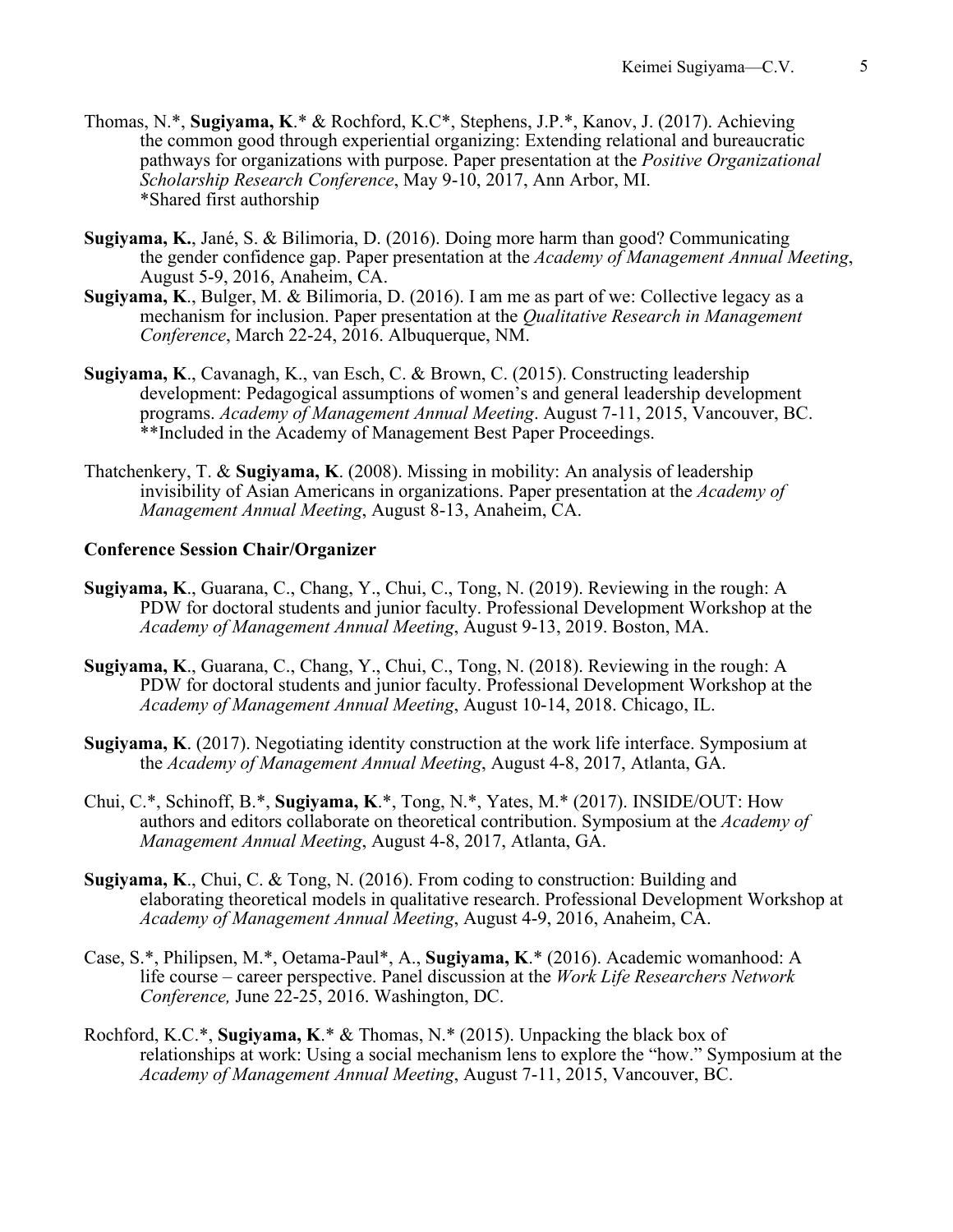- Chui, C.,\* **Sugiyama, K**.,\* Tong, N.\* & Yates, M.\* (2015). Navigating qualitative dissertations: Advice from the experts. Professional Development Workshop at the *Academy of Management Annual Meeting*, August 7-11, 2015, Vancouver, BC.
- van Esch, C. & **Sugiyama, K**. (2013). Advancing the research on stereotypes in the management field. Symposium at the *Academy of Management Annual Meeting*, August 9-13, 2013, Orlando, FL.

\*In alphabetical order

### **INVITED TALKS**

- **Sugiyama, K.** (2019). But how do you live it? Manifesting inclusion across identity tensions. Carey Business School Research Presentation. Johns Hopkins University, Baltimore, MD.
- **Sugiyama, K.** (2019). Taking inclusion home: Crossing boundaries and negotiating tensions to become an includer. Department of Management Research Presentation. Marquette University, Milwaukee, IL.
- **Sugiyama, K**. (2018). Taking inclusion home: Identity holism from includer identity development. Gustavson School of Business Research Presentation. University of Victoria, Victoria, BC.
- **Sugiyama, K**., Ladge, J.J., Kenney, K., Modestino, A.S. (2017). Career construction: Navigating tensions between predictability and experimentation. Managerial and Organizational Development Group Research Presentation. Northeastern University, Boston, MA.
- **Sugiyama, K**., Bulger, M., and Bilimoria, D. (2017). I am me as a part of we: A legacy of significance for inclusion. Invited research presentation at the Law Review Symposium, Case Western Reserve University, Cleveland, OH.

# **TEACHING EXPERIENCE**

| Date           | Course                                                                                                |
|----------------|-------------------------------------------------------------------------------------------------------|
| Spring         | ORGB3201: Organizational Behavior (Undergraduate required, Northeastern                               |
| 2021           | University [NU])                                                                                      |
| Summer<br>2020 | ORGB3201: Organizational Behavior (Undergraduate required, NU)                                        |
| Spring<br>2020 | ORGB3201: Organizational Behavior (Undergraduate required, NU)                                        |
| Spring<br>2019 | MGMT 560: Qualitative Research Methods (Doctoral required, Case Western<br>Reserve University [CWRU]) |
| Fall 2016      | ORBH 391: Leadership in Diversity & Inclusion (Undergraduate elective, CWRU)                          |
| Summer<br>2016 | Global MBA 403C: Inclusive Leadership Strategies, Strategic Thinking III<br>(Graduate required, CWRU) |
| Fall 2015      | ORBH 391: Leadership in Diversity & Inclusion (Undergraduate elective, CWRU)                          |
| Summer<br>2015 | Global MBA 403C: Inclusive Leadership Strategies, Strategic Thinking III<br>(Graduate required, CWRU) |